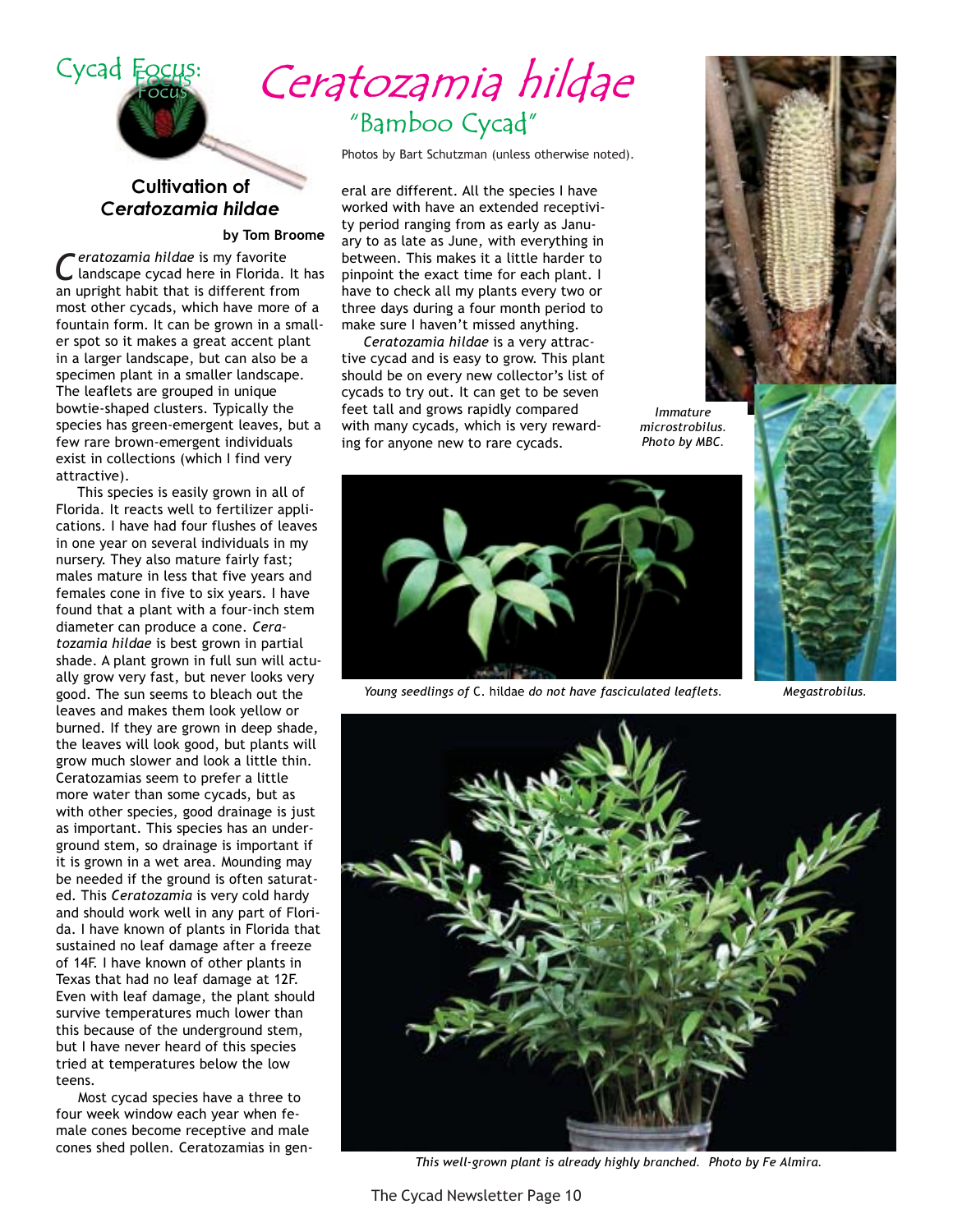## Phenology in South Florida

by Jody Haynes Montgomery Botanical Center (MBC) currently has 187 cycad taxa, 1,414 accessions, and 2,688 plants in our ground collection, and at present, we collect monthly phenology data on more than 1,500 plants.

Ithough we have fewer than 20  $\blacktriangle$  plants of Ceratozamia hildae in the ground, we are able to report some trends for this species as it grows in our subtropical climate and limestonederived soils. Plants flush twice and rarely three times per year, primarily in May and September (Fig. A below). Although there is some variation in flushing times, individual plants usually exhibit cyclical flushes from year to year. Male plants cone once and rarely twice per year, usually beginning in February or March (B). Pollen is then released approximately one month after cone emergence (C). Although our sample sizes are small for female reproductive phenology, our data suggest that female plants cone once per year in January-March, become receptive from April-July, and mature in February or March the following year. Rarely, a female plant may cone in September and produce mature seeds the following September.



A-C. Vegetative and reproductive phenology of Ceratozamia hildae at Montgomery Botanical Center, Miami, Florida

## **Taxonomy & Nomenclature**

by Bart Schutzman

ftentimes by coincidence a species is discovered and described by different botanists within a short time of one another. When this happens, the botanical rule of nomenclatural priority applies; the first validly published name for a species has priority over later names, which are regarded as synonyms. This can cause confusion when both names are being used in the horticultural trade. This nearly happened in the case of Ceratozamia hildae. The paper by Dr. Andrew P. Vovides and John Rees describing the species (they were going to use the name C. fasciculata) did not get to press before Garrie Landry and Marcia Wilson's description came out in Brittonia in 1979. Therefore, it was not used by horticultural people and did not result in this kind of confusion. The authors wisely decided to cease publication of their paper, and instead in 1980 published "Datos adicionales sobre Ceratozamia hildae Landry et Wilson, 1979 (Zamiaceae)" in the Mexican journal Biotica. So a fine addendum to the Landry and Wilson paper resulted, with excellent illustrations (below),

habitat data, and comparison to a nearby species, C. zaragozae. The plants described by Landry and Wilson were originally brought from the wild in 1960 by Luciano Guerra, a well-known plant collector, and were growing in Baton Rouge, Louisiana in the garden of Dr. Walter Harman (the founder of the Cycad Society; see his obituary in the Cycad Newsletter 25[2]:11). The name C. hildae was derived from the latinized form of "Hilda," the name of Mr. Guerra's daughter. The plant had been known by Ceratozamia "Hilda" informally in the horticultural trade since Guerra's introduction of the plant.

In the trade, one can find plants labeled C. hildae that are only sparingly fasciculated, i.e., they don't have much of the leaflet clustering that Tom Broome speaks of. Many of us believe that this species naturally hybridizes with another Ceratozamia growing nearby, considered by some to be C. latifolia. Only further research will tell 1) what species the other purported parent is, and 2) whether C. hildae hybridizes with this nearby species or if the differences merely reflect natural variation in C. hildae.



Illustration of Ceratozamia hildae in Vovides & Rees' 1980 paper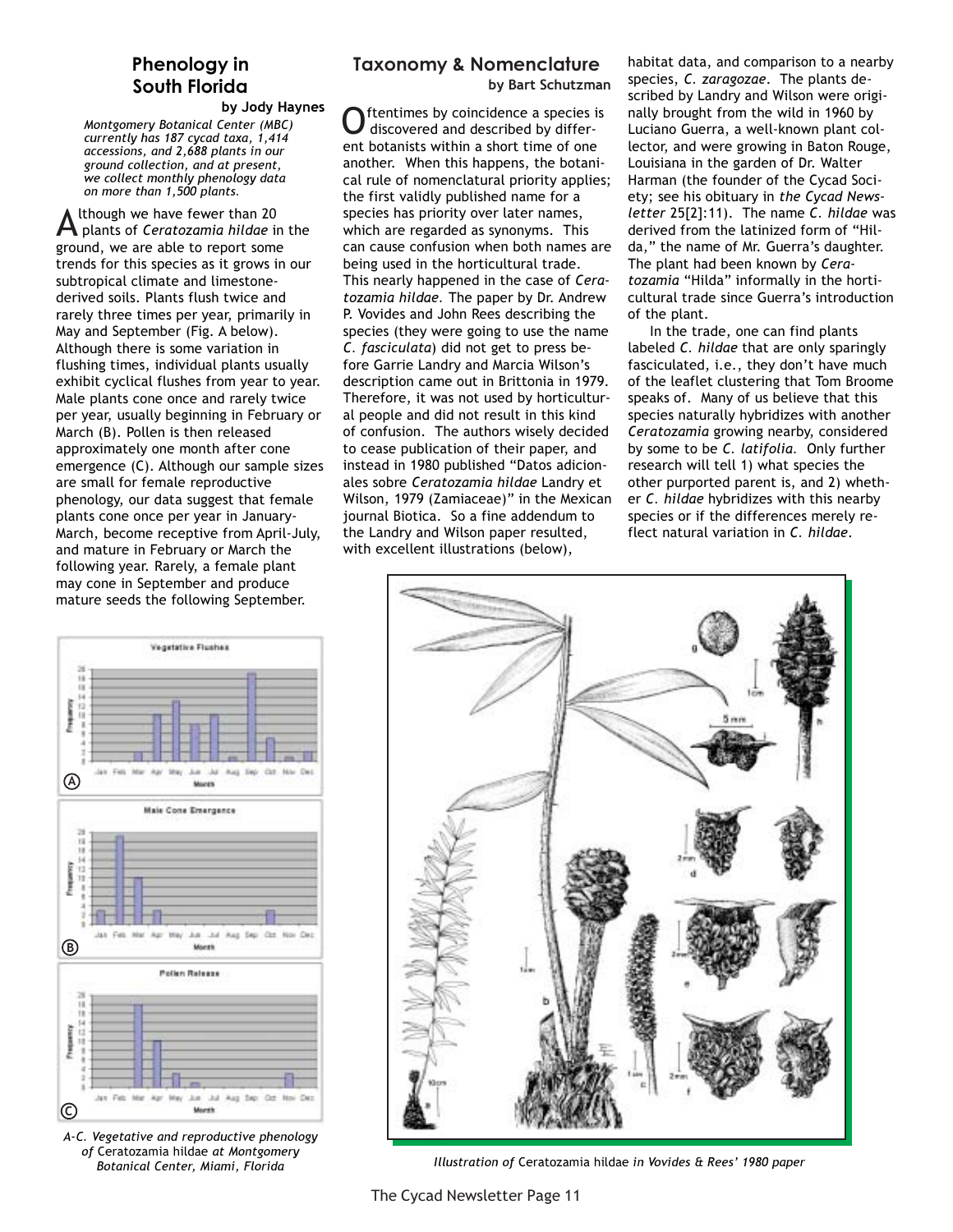#### **How the Scientific Description** of C. hildae came about by Garrie Landry

In 1975, my first year in graduate school, I knew I wanted to work with cycads in some capacity and began looking at potential taxonomic projects. I was essentially on my own with minimal guidance, as there were no true cycadologists of that day to confer with. Initially my interest focused on Ceratozamia. I relied heavily on my advisor and friend, Dr. Walter Harman, for suggestions and support for the ideas I had about working with this genus.

The project seemed feasible at first, for here was a genus that was confined geographically to Mexico and Guatemala. Furthermore, the number of known species appeared to be a reasonable one to pursue based on a preliminary search of the literature. I familiarized myself with the then-known species of Ceratozamia and quickly discovered that there were less than a dozen described species, but so many horticultural names that the idea of resolving some of these potentially unknown or misidentified species became the premise for a research project. I was too naïve to realize the extreme complexity of Ceratozamia and that a revision of the genus was far beyond the capabilities of a master's degree project. Nevertheless, I pursued my interest in Ceratozamia by visiting botanical gardens and herbaria to see their specimens. A small Sigma XI grant partially funded a trip to visit the national Herbarium in Mexico City (MEXU) where I studied and photographed specimens for later comparisons with horticultural specimens. Several trips were made to Fairchild Tropical Garden (FTG). There I met with Stanley Kiem, Crafton Cliff, Nina Woesner and Mary Collins, who were very generous with their knowledge and time. The garden's collection was without a doubt the best in the eastern US, affording me the opportunity to observe many mature cultivated specimens. During that time, which coincided with the inception of the Cycad Society, I met many knowledgeable people, among them the late Marcia C. Wilson of Brownsville TX. Marcia and I became great friends and I thoroughly enjoyed my visits to her home, each time learning more about the complexity of Ceratozamia. It was during periods of researching the literature, and observing both herbarium and horticultural specimens that one species of Ceratozamia really stood out as unique in so many ways. The more I learned the more I began to realize that the idea of

revising the genus was far from my capabilities. Nevertheless, the exposure to all of the information I had accumulated certainly suggested that there were species known in horticulture but unknown to science. Yes, undescribed species of Ceratozamia! Admittedly, the 1970's were ideal to cultivate an interest in American cycads collected mature plants were readily available from many sources. At times these plants were so abundant in the trade that one could expect to find various Mexican genera and species at almost any nursery along the gulf coast. Few people of that period seem to give much thought to the idea of conservation of wild populations and to the constant flow of collected plants across the borders.

One species quickly became my favorite, Ceratozamia "Hilda", perhaps because it was so unique among ceratozamias and because it was unknown to science while well known in horticulture. When I first proposed describing a species from horticultural material to Dr. Harman and those at FTG it was very well received. Crafton Cliff, the FTG horticulturist at that time, who was surprised to learn of my intentions, applauded the idea. I was encouraged by many to do so.

If I was to describe a new species from horticulture, I had to be absolutely convinced that it was unknown and had not been previously described under some obscure name. A complete review of the known species of Ceratozamia and their botanical descriptions was first on the list of things to do. Fortunately, Ceratozamia "Hilda," with its clustered leaflets, was so unique among all cycads that the literature would surely reveal if it had been previously described. After a year or more of literature research, I was convinced that it was not. Others around me were convinced long before I was. Now the task at hand was to actually describe it. For help, I turned to Marcia Wilson, who intimately knew the person responsible for the first introduction of this cycad into cultivation and the reason behind the peculiar but so familiar name of "Hilda." Marcia supplied me with information about its location in Mexico and the history of its discovery. I elicited the help of renowned mycologist and Latin scholar Dr. Bernard Lowy of LSU, whose help in the Latin description of the plant was invaluable. Dr. Walter Harman offered specimens from one of his cultivated plants for designation as the type material. A botany student and friend at LSU, Scott W. McReynolds, offered to do the drawing of "Hilda" to

be used in the publication. Then came the time to choose a name for this new species. For the first time ever I will reveal that my initial preference for a name was not Ceratozamia hildae. I really wanted to be more innovative - my first preference was Ceratozamia "bambusifolia." I liked that name, and after all, Ceratozamia "Hilda" was also referred to in the trade as the Bamboo Cycad. But I was out to solve a nomenclatural problem and not create a new one. Ultimately I realized that the only people who actually knew and cared about this unique cycad, the collectors and growers, knew it as "Hilda." To introduce a new name to an already widely known plant, I thought, would have only complicated the matter. The horticultural trade was filled with common names, names handed down from importer to distributor and distributor to collector, and by the time it reached the collector, any significance behind the name was almost certainly lost. I recall a perfect example, Ceratozamia "Thomas and Charlie." It was not until I had traveled into Mexico several times that I realized the name was the corrupted name of the small town Tamazunchale, a favorite spot in Mexico for bird watchers and plant collectors. Yet most people only knew the plant as C. "Thomas and Charlie." So in the end, I decided to simply latinize the name "Hilda" to hildae, thereby retaining the original identity of this amazing plant. The description was submitted to Brittonia for publication and subsequently accepted. Ceratozamia hildae was now a valid species.



Unidentified Ceratozamia sp. with receptive megastrobilus.